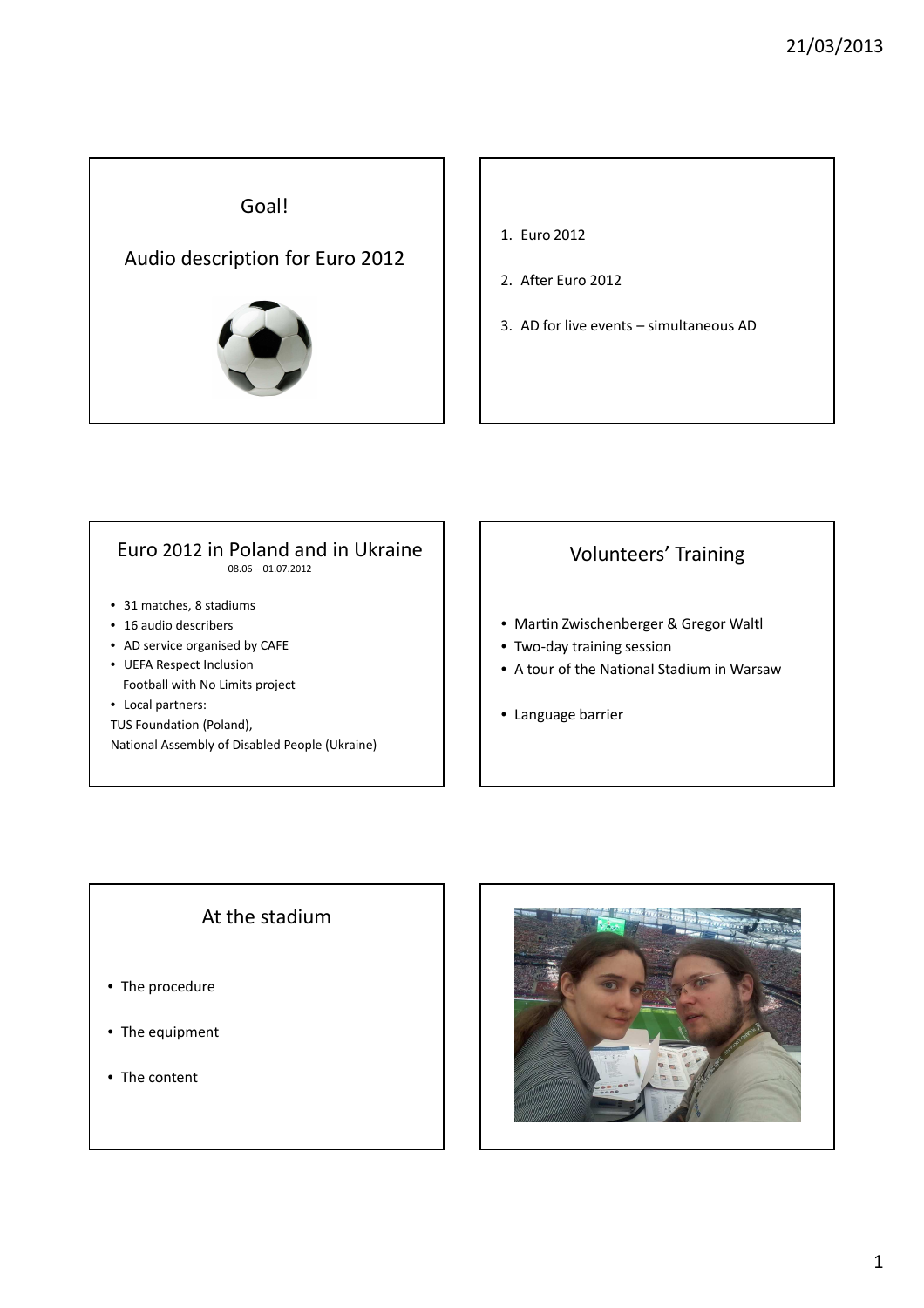### The impact of Euro 2012

- A trigger
- Trained volunteers
- High quality equipment
- Poor publicity
- AD available only at the stadium
- No feedback
- Just one pair of describers for each stadium

"CAFE is clear that the UEFA EURO 2012 Respect Inclusion – Football with No Limits project is just the start for Audio Descriptive Commentary in Poland and Ukraine, and expects the trained commentators continue to use their newly-acquired skills after the tournament draws to a close".

http://euro2012.cafefootball.eu

### After Euro 2012

Three stadiums with AD service:

- Wisła Kraków (Fundacja Otwarte Ramię Białej Gwiazdy)
- Śląsk Wrocław (Foundation for audio description progress "Katarynka")
- Legia Warszawa (Foundation for audio description progress "Katarynka")
- Canal + (TV broadcasts of league matches at stadium of Legia Warszawa)
- Ekstraklasa (Polish top league) interested in AD
- AD at the National Stadium in Warsaw (Poland vs. Ukraine, 22.03)

### The blind supporters

- Regular listeners
- Extensive knowledge of football

### Main interests:

- Flags, tribunes, fans' activity
- Action!
- Time
- "geography" of the field

### Other Events

- Basketball match
- Theatre workshops (for the deaf and for the blind)
- Stand-up comedy
- A ceremony (International Day of People with Disability)

# Simultaneous AD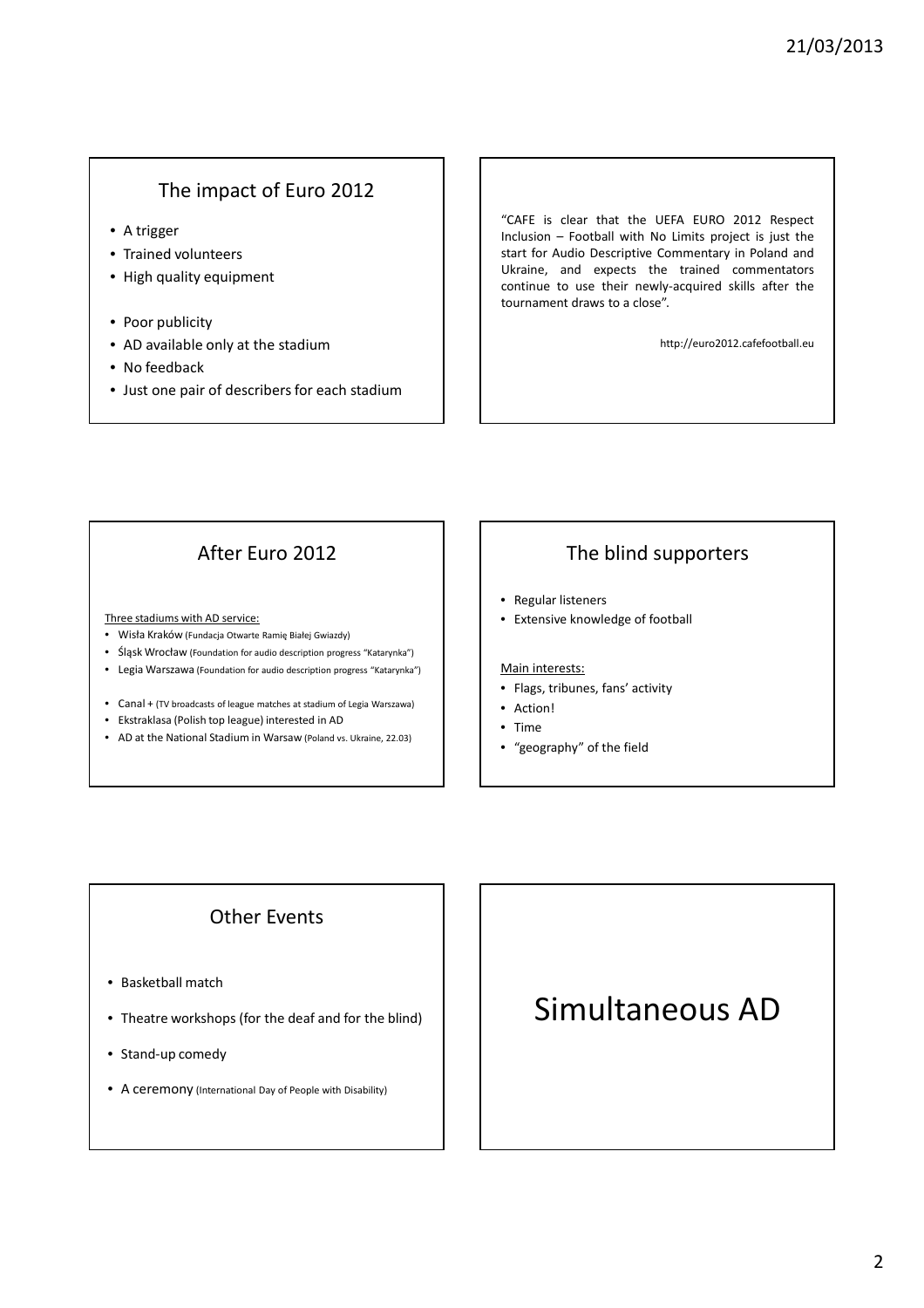### Types of events

- Big live events
- TV/radio broadcasts
- Workshops/debates
- Voice artist's improvisation
- Live theatre/film AD
- Whispering

### Skills

- Memory techniques
- Voice quality
- Stress resistance
- Eloquent speakers
- Specific knowledge
- Divisibility of attention + concentration
- Knowledge of recipients' needs & principles of AD
- Precise, imaginative descriptions
- Flexibility

### Professionalism

- Regularity
- Money
- Standards
- Courses
- Audio describers' background
- 2 audio describers

[the topic of simultaneous AD (in comparison with interpreting) shall be analysed in greater detail in future]

### **Conclusions**

- Need for cooperation
- Volunteer activity -> Professional work
- Fast development
- Social role
- Society is ready to accept minorities
- AD also for the sighted

irena.michalewicz@gmail.com